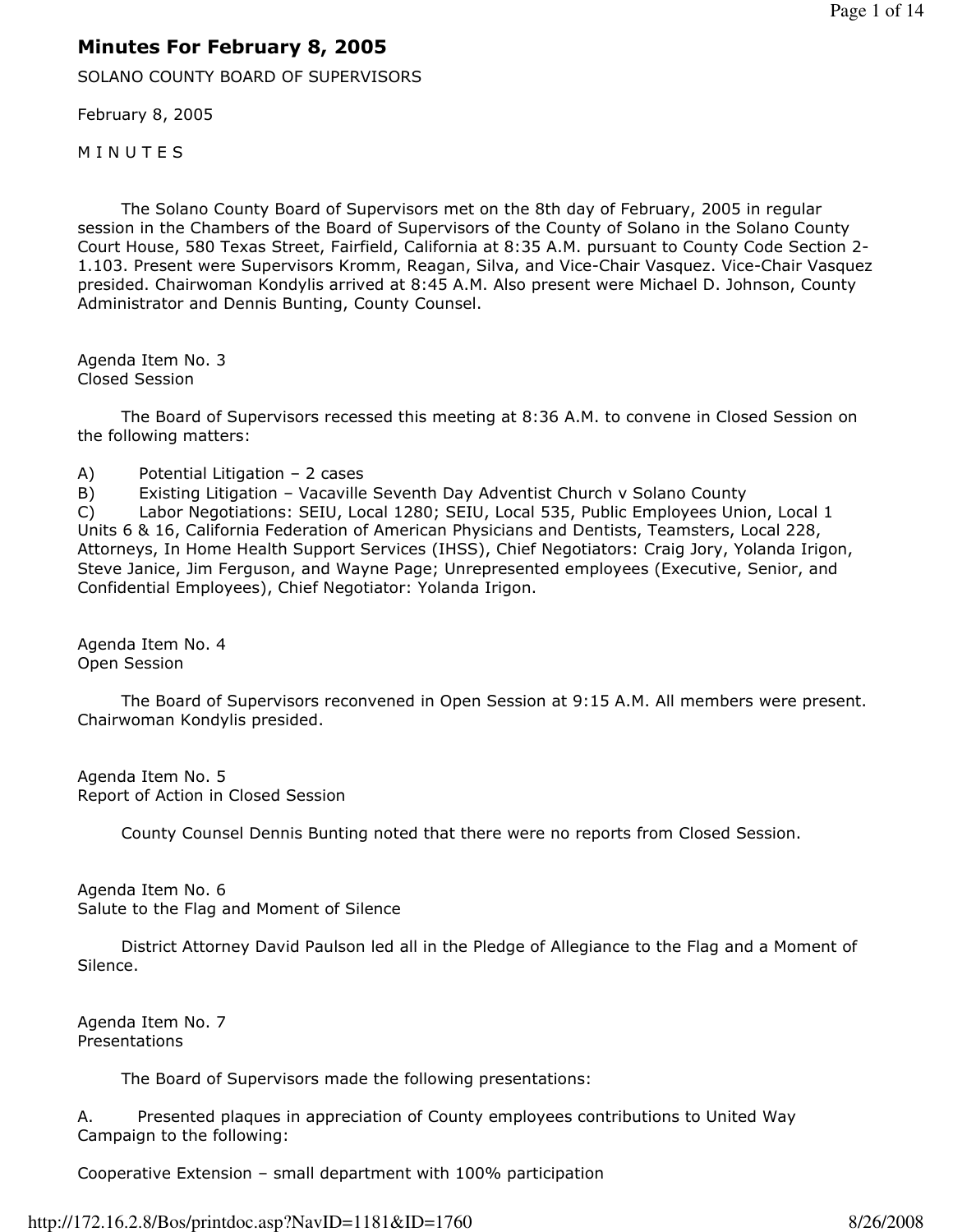| Jennifer Baumbach | Jane Ewald       |
|-------------------|------------------|
| Georgia Hall      | Valerie Williams |

First 5 Solano – small department with 100% participation

| Venis Boyd         | Kathleen McLaughlin |
|--------------------|---------------------|
| Michele Duane      | Michael Stover      |
| Christina Linville |                     |

Veteran's Services – small department with 100% participation

| William Alcares  | Louise Mueller  |
|------------------|-----------------|
| Janet Damm       | Dennis Murphy   |
| Virginia Lochelt | William Reardon |

Health & Social Services – Administration – team 100% participation

| Marina Archibald | Patrick Duterte | Wayne Page     |
|------------------|-----------------|----------------|
| Stephan Betz     | Paula Franks    | Carmel Sniffen |
| Cheryl Dussault  | Pam Kucherka    | Moira Sullivan |

Health & Social Services – Older Disabled Adult Services – team 100% participation

| Barbara Carr    | Deborah Lott     | <b>Stacy Thompson</b> |
|-----------------|------------------|-----------------------|
| John Harris     | Liza Magno       | Sherry Waubaunsee     |
| Virginia Huston | Eric Quertermous | Wanda Weidig          |
| Sheila Johnson  |                  |                       |

Health & Social Services – TB – team 100 % participation

 Cynthia Coutee Debra Smalley Angelina Hill Nancy Davidson Carolyn Marychild Anne Terrell-Hearn Anh Fisher **Sylvia Ozuna** Neng Yang Regina Huerls-Washington Noel Robinson

Health & Social Services – Public Health – team 100% participation

| Jennifer Allard       | Lena Hernandez   | Ja'Nita Becerra |
|-----------------------|------------------|-----------------|
| Gloria Azzalina       | Angelina Padilla | Patrick Stasio  |
| Rebecca Kay Hernandez | Stacey Souza     | Mariejoy Supapo |

Health & Social Services – Substance Abuse – team 100% participation

| Marieta Calimlim | Alfredo Gomez | Del Royer       |
|------------------|---------------|-----------------|
| Carolyn Connell  | Ruth Leonard  | Nina Smith      |
| Ben Curtis       | Marty Lowrie  | Vickie Williams |

Public Defender's Secretaries – team 100% participation

| Donna Coon       | Letitia Folds | Digna Reisinger       |
|------------------|---------------|-----------------------|
| Kimberly Dockery | Alisa Freeman | <b>Frances Taylor</b> |
| Laurie Fischer   | Maria Porter  | Rocio "Rosie" Torres  |

Agenda Item No. 8 Items From the Public And Board Member Comments

The Chairwoman invited individuals of the public to make statements on matters relating to the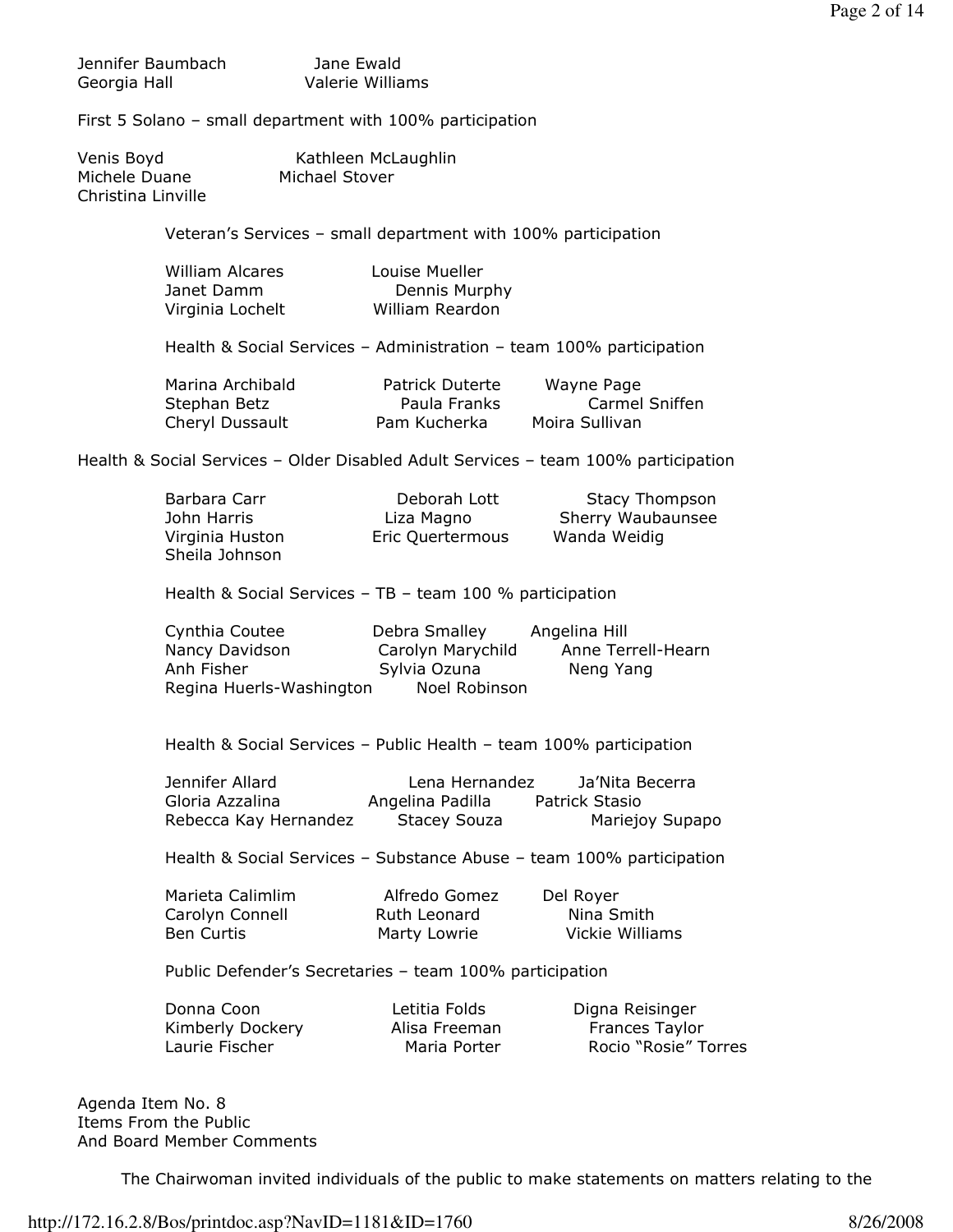business of the Solano County Board of Supervisors. The following individuals made public comments:

A) Donald Tipton, unincorporated Vallejo, expressed his concern regarding the mud and debris that was left by the contractor of the Storm Drain Project on Lewis Avenue in Vallejo. Mr. Tipton noted that the Solano County Department of Resource Management contacted Vallejo Sanitation and Flood Control to clean up the mud and debris. Mr. Tipton reported that he has toured this project and noted his concerns with the engineering design. Mr. Tipton also noted that there were a couple of ditches in the area that he felt were a hazard. Mr. Tipton noted that four of the Storm Drain Inlets do not have any environmental controls placed on them.

B) Kelli Sewell Cavaness, Alma Hazzard, Tony Luu, Carol Gentry, and Jeff Apkanian expressed concerns relative to the parity between the Eligibility Benefit Specialist Supervisor and the Employment Resource Specialist Supervisor classifications. It was requested that the issue of line staff salaries being in excess of supervisors' salaries be addressed and resolved during labor negotiations.

C) Solano County Health Officer Dr. Ron Chapman reported that Dr. Dick Jackson, State Health Officer, spoke at a meeting in Solano County regarding urban sprawl and public health and how the environment affects the health of the citizens and the Board members received a autographed book from Dr. Dick Jackson titled "Urban Sprawl and Public Health – designing, planning and building for healthy communities".

D) Supervisor Kromm noted that there have been continuing articles in the press regarding the Affiliated Computer Services (ACS) contract with Solano County for its computer system. Supervisor Kromm noted that as long as there were persistent questions in the public, he felt that someone outside the County's purview and control should review the process and asked that this matter be placed on a Board of Supervisors agenda to request the Grand Jury to review the process of this contract. Supervisor Silva noted that the Grand Jury would not have the expertise in this area and that they would have to outsource for the expertise. Supervisor Silva noted that the County has had experts look at this process in the past and if this matter were to come back to the Board that the Board have the option of selecting the experts to review. Supervisor Vasquez noted that the Board has taken action to review this matter in the future and suggested that the Grand Jury review the process at that time. County Administrator Michael D. Johnson noted that this matter could come back to the Board at the end of February or the beginning of March but that the process would take 4 months to hire an expert and 12 months to review and that those combined would exceed the length of the current contract and would be counter productive.

E) Supervisor Kromm suggested that the matter regarding public review of Form 700 be remedied by placing an item on the Board of Supervisors Consent Calendar with a copy of all the Forms 700 filed by affected County employees. Supervisor Silva noted that the press had the knowledge of where the forms were filed and reviewed on a regular basis.

Agenda Item No. 9 Additions or Deletions from Agenda

 County Administrator Michael D. Johnson requested that the following item be removed from the Consent Calendar and added to the Regular Agenda as Item No. 22A:

Item No. 19 - Resolution approving the Memorandum of Understanding for Units #2, #7, #8, #9, #12, #15, #82, #87, #89 and #90 represented by SEIU, Local #1280 and resolutions authorizing the paying and reporting the value of employer Paid Member Contributions to CalPERS

Agenda Item No. 10 Public Comment on Consent Calendar

The Chairwoman invited individuals of the public to make public comment on Consent Calendar Items.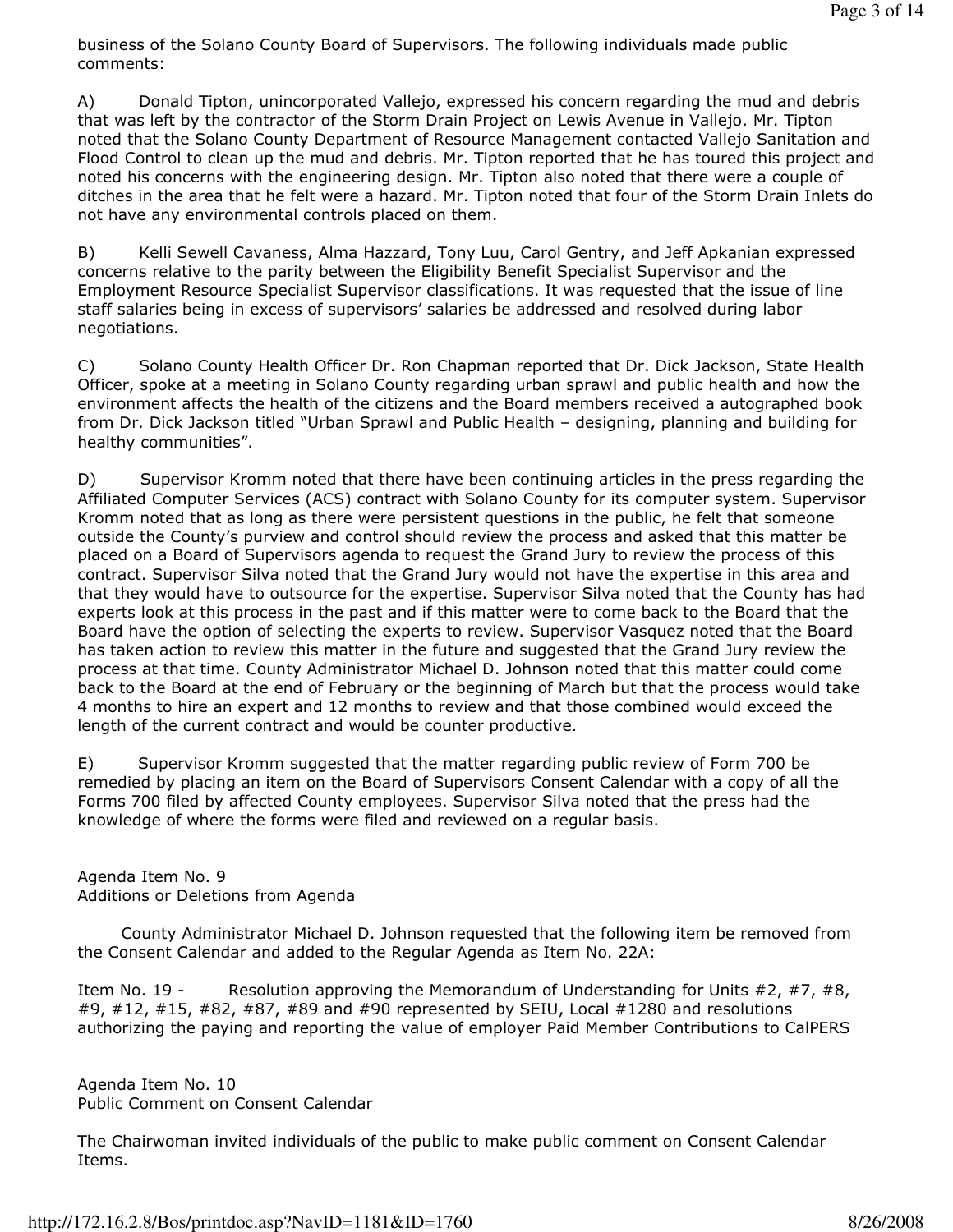Agenda Item No. 11 Approval of Agenda

 Approved the Solano County Board of Supervisors' agenda as submitted with the following items being removed from the Consent Calendar and added to the Regular Agenda:

Item No. 15 – Request of County's Legislative Advocate to pursue legislation that will allow the County to offer enhanced retirement benefits to Investigators in the District Attorney's Office.

Item No. 17 - Resolution authorizing the Treasurer-Tax Collector-County Clerk to hold a sale of tax-defaulted property at Chapter 7 (Public Auction) sale via the internet on May 11 and May 12, 2005.

Item No. 19 - Resolution approving the Memorandum of Understanding for Units  $\#2, \#7, \#8$ , #9, #12, #15, #82, #87, #89 and #90 represented by SEIU, Local #1280 and resolutions authorizing the paying and reporting the value of employer Paid Member Contributions to CalPERS.

Item No. 21A - Resolution approving Traffic Order No. 386 establishing stop signs at various County road intersections.

MOTION: Silva. SECOND: Reagan. AYES: Kromm, Reagan, Silva, Vasquez, Kondylis.

Consent Calendar

Acted on the following Consent Calendar items:

13. Approved the following minutes as outlined in the Agenda Submittal from the Clerk of the Board dated February 8, 2005, incorporated herein by reference:

Board of Supervisors

 December 14, 2004 January 25, 2005

 The December 14, 2004 minutes noted that there would be a follow-up report in January, 2005 regarding spending by the Office of Emergency Services in the event of a declared emergency. County Administrator Michael D. Johnson noted that the Sheriff's Department would not be pursuing this matter and; therefore, there would be no follow-up to the Board.

Rural North Vacaville Water District

December 14, 2004

14. Adopted and authorized the Chairwoman to sign Ordinance No. 2005-1657 introduced on January 25, 2005 amending Chapter 16 of the Solano County Code relating to Fouts Springs Ranch as outlined in the Agenda Submittal from the County Administrator dated February 8, 2005, incorporated herein by reference. (see Ordinance Book)

16. Accepted the status report for unaccounted fixed assets from the inventory as of June 30, 2004 as outlined in the Agenda Submittal from the Auditor-Controller dated February 8, 2005, incorporated herein by reference and took the following action:

A) Require departments to individually submit requests to the Board of Supervisors for release of accountability pursuant to Government Code Section 24051 and/or on a case by case basis hold department heads accountable for specific items.

B) Reaffirm Board of Supervisors Policy and state Law, which assigns to department heads the primary responsibility to safeguard, transfer, dispose, control and account for assets under his/her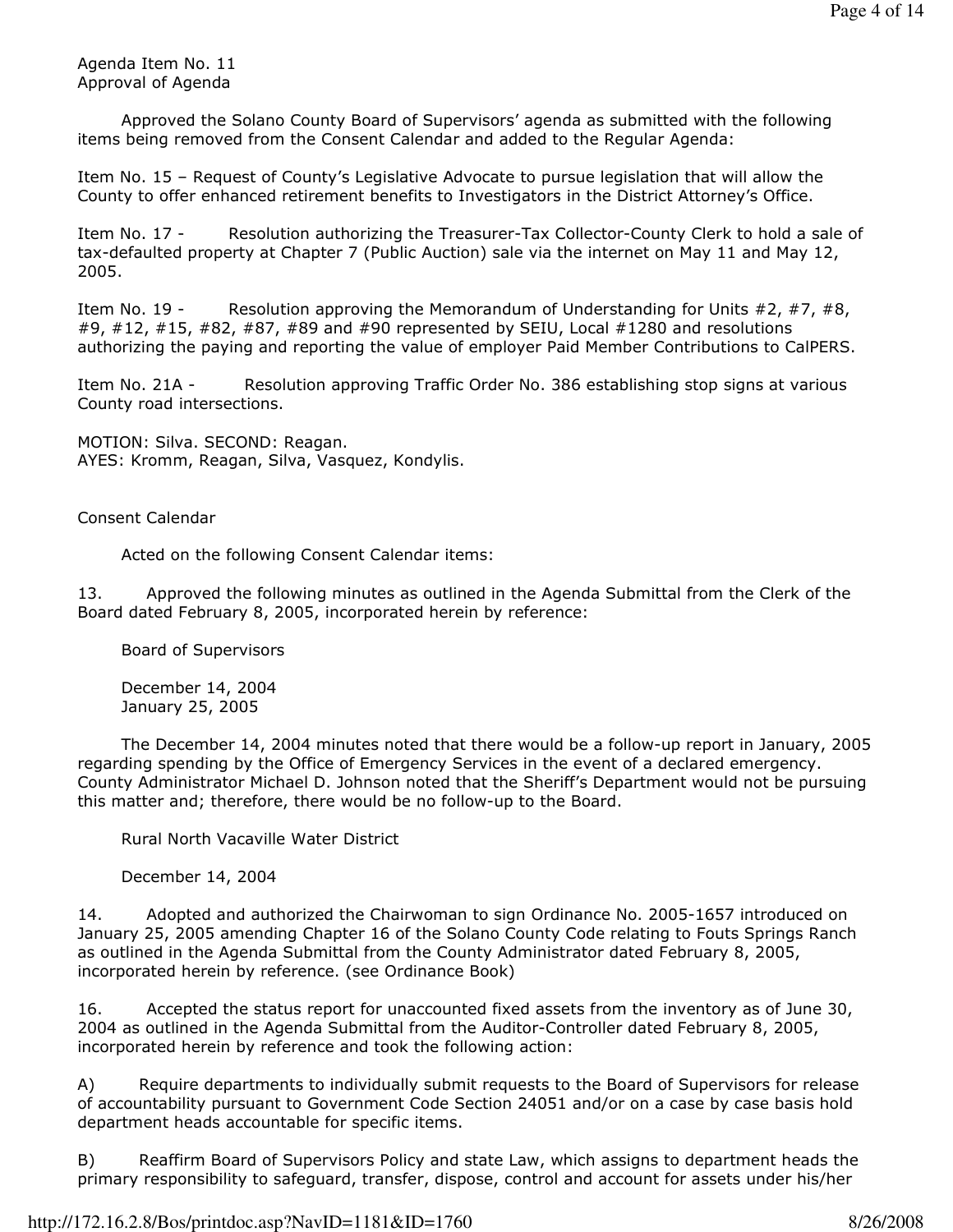care.

C) Require department head to adhere to the established Fixed Asset Accountability and Control Policies and Procedures.

18. Adopted and authorized the Chairwoman to sign Resolution No. 2005-025 authorizing the Office of Family Violence Prevention to submit an application for a grant in the amount of \$400,000 from the U.S. Department of Justice, Office of Justice Programs, and Office on Violence Against Women for the purpose of further developing and continuing support for the countywide Family Violence Intervention Team and countywide domestic violence data collection program. The period of the grant, if awarded, is July 2005 through June 2007 and is contingent upon congressional appropriation of funds. (see Resolution Book)

20A. Approved a \$55,900 inter-County services agreement with the County of Santa Clara to purchase Community Treatment Facility (CTF) services at Starlight Adolescent Center for the period ending June 30, 2005 as outlined in the Agenda Submittal from the Health and Social Services Department dated February 8, 2005, incorporated herein by reference. Approved an Appropriation Transfer Request in the amount of \$55,900 from unanticipated Mental Health Realignment revenues.

20B. Approved an amendment to the Joint Powers Agreement between Solano County and Napa County (Napa-Solano County Public Health Laboratory), such amendment proposing to expand the JPA's scope of services to provide for programmatic oversight of Napa County AIDS program as outlined in the Agenda Submittal from the Health and Social Services Department dated February 8, 2005, incorporated herein by reference. Approved an Appropriation Transfer Request in the amount of \$14,125.

21B. Adopted and authorized the Chairwoman to sign Resolution No. 2005-034 approving Traffic Order No. 397, which rescinds the existing 45 mph speed limit and establishes a 35 mph speed limit on Bucktown Lane as outlined in the Agenda Submittal from Resource Management dated February 8, 2005, incorporated herein by reference. (see Resolution Book)

21C. Approved and authorized the Chairwoman to sign the Notice of Completion for the Fairfield Library Parking lot completed by Atlas Peak Construction for a final cost of \$75,429 as outlined in the Agenda Submittal from Resource Management dated February 8, 2005, incorporated herein by reference.

MOTION: Vasquez. SECOND: Reagan. AYES: Kromm, Reagan, Silva, Vasquez, Kondylis.

Item No. Item No. 22A (#19) Memorandum of Understanding SEIU Local #1280

 The Board of Supervisors received an overview of the negotiations between the County of Solano and SEIU, Local #1280, representing approximately 1,200 employees of Solano County as outlined in the Agenda Submittal dated February 8, 2005, incorporated herein by reference.

 Don Tipton, unincorporated Vallejo, expressed his concern that the unrepresented employees would receive the same benefits as the represented employees without putting in the effort of negotiating.

 Art Grubel, Executive Director of SEIU, Local #1280, indicated that the Memorandum of Understanding contains a provision regarding the employees contribution to PERS which does not affect the actual amount of money that the County pays to PERS. Mr. Grubel noted that in 2000, the Probation Units agreed with the County to improve their retirement formula (2% at 50) and agreed to pay the County back \$10 million over 20 years. In 2002, the Miscellaneous Units reached an agreement with the County for an improvement in their formula, they agreed to pay the County back \$75 million over 20 years. This amount equals \$4.25 million per year that employees pay back to the County and is money the County has to offset their costs of these pension improvements. The County in turn has opted to issue Pension Obligation Bonds (POBs) and the interest on the POBs equals approximately \$3.5 million per year. Mr. Grubel noted that the rates from PERS for the County do fluctuate based on their vestments in the market; however, the employees pay a set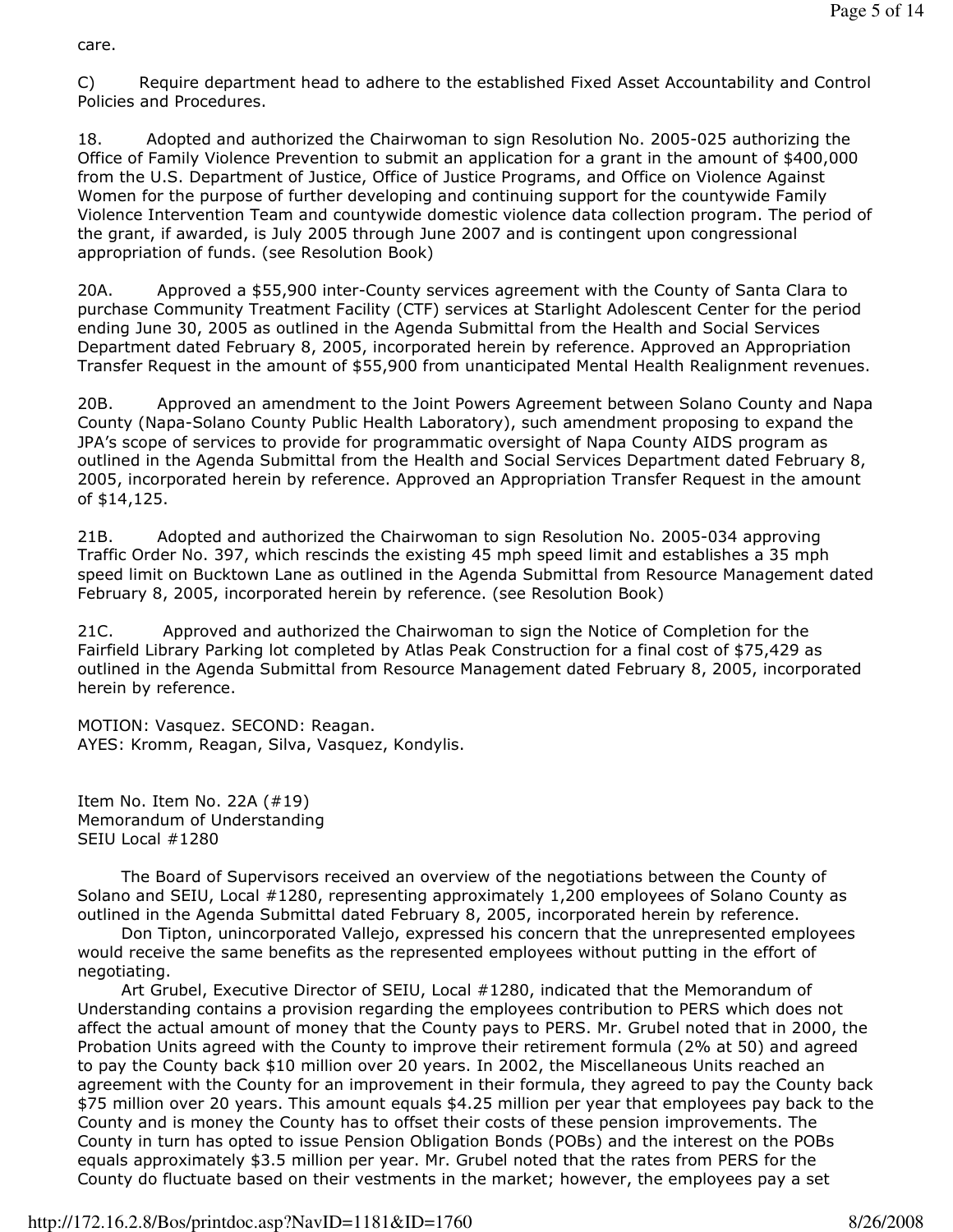\$4.25 million per year to the County. Mr. Grubel stated that they felt that they had been a good partner in terms of rising health insurance and found a creative solution.

 Supervisor Kromm expressed his concern that the County was responsible for over 20 percent for PERS costs. The MOU before the Board at this time anticipates the County being responsible for a total of an additional 2% by the end of the 3 year contract. Supervisor Kromm noted his concern regarding this issue due to the fact that there is extensive discussion in Sacramento regarding pension reform. Supervisor Kromm noted that CSAC has drafted principles which includes reducing and containing costs and includes a formula cap that is dramatically lower than what the County is providing at this time which would be 2% at 50 for public safety and 2% at 60 for miscellaneous employees. Supervisor Kromm noted that there is a problem with PERS expenses and have gotten to a point of pension costs that are outstripping the ability of governments to pay for them and are dramatically impacting the governments ability to provide services. Supervisor Kromm noted that he would not support a contract that includes additional PERS costs. Supervisor Kromm indicated that he would support having employee share of PERS be brought down to zero for elected officials.

 Supervisor Reagan indicated that he did not feel that the proposed agreement was in the right direction and would not be able to support.

 Supervisor Silva noted that he was not supportive of privatizing PERS. Supervisor Silva noted that negotiations were difficult and a State mediator was brought in to propose a solution. Supervisor Silva noted that he was not surprised that the agreement came back with a PERS enhancement and an increase of employee costs for medical benefits. Supervisor Silva noted that Solano County opted to be a part of the PERS retirement system as an enhancement to bring experienced, qualified department heads and mid managers to Solano County for employment. Supervisor Silva noted that he was protective of management rights for the operation and management of Solano County.

 Chairwoman Kondylis noted that she wasn't happy about the employer picking up more of the PERS costs but it was done to avoid higher medical costs that are skyrocketing higher than retirement costs. Chairwoman Kondylis noted that if the County did not have the benefit system, it would be difficult to recruit individuals to do the difficult task of government services. Chairwoman Kondylis also noted that the benefit package is what keeps and holds employees here in Solano County and Solano County is able to entice trained employees from elsewhere.

At the conclusion of the above discussion, the Board approved the following:

A) Adopted and authorized the Chairwoman to sign Resolution No. 2005-026 approving the Memorandum of Understanding for Units  $#2, #7, #8, #9, #12, #15, #82, #87, #89$  and  $#90$ represented by SEIU, Local #1280 for the term of October 1, 2004 through October 6, 2007. (see Resolution Book)

B) Adopted and authorized the Chairwoman to sign Resolution No. 2005-027 for paying and reporting the value of employer paid member contributions (EPMC). This benefit shall consist of paying 4.5% of the normal contributions as EPMC, and reporting the same percent (value) of compensation earnable (excluding Government Code Section 20636 (c) (4) as annual compensation for miscellaneous employees in Units #2, #7, #8, #9, #12, #15, #63, #75, #30, #82, #87 and #89. This benefit shall consist of paying 5.5% of the normal contributions as EPMC, and reporting the same percent (value) of compensation earnable (excluding Government Code Section 20636© (4) as annual compensation for safety employees in Units  $#12, #15$  and  $#90$ . Effective date of this resolution shall be February 13, 2005. (see Resolution Book)

C) Adopted and authorized the Chairwoman to sign Resolution No. 2005-028 for paying and reporting the value of employer paid member contributions (EPMC). This benefit shall consist of paying 6.5% of the normal contributions as EPMC, and reporting the same percent (value) of compensation earnable (excluding Government Code Section 20636 (c) (4) as annual compensation for miscellaneous employees in Units #61, #61C, #62, and #62C. This benefit shall consist of paying 7.5% of the normal contributions as EPMC, and reporting the same percent (value) of compensation earnable (excluding Government Code Section 20636 (c) (4) as annual compensation for Safety employees in Unit #61, #61C, #62 and #62C. Effective date of this resolution shall be February 13, 2005. (see Resolution Book)

D) Adopted and authorized the Chairwoman to sign Resolution No. 2005-029 for paying and reporting the value of employer paid member contributions (EPMC). This benefit shall consist of paying 7.5% of the normal contributions as EPMC, and reporting the same percent (value) of compensation earnable (excluding Government Code Section 20636 (c) (4) as annual compensation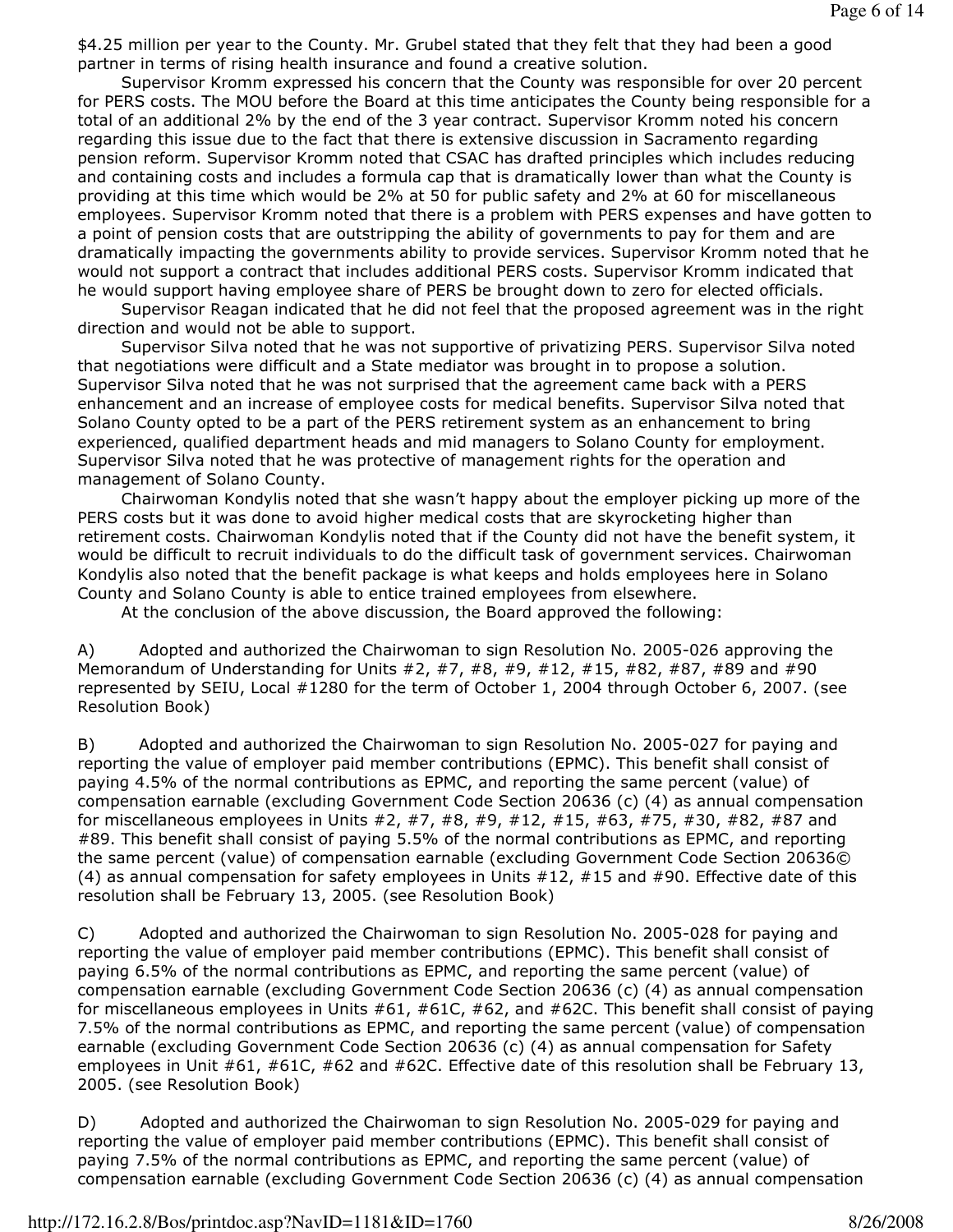fore safety employees in Units #12, #15 and #90. This benefit shall consist of paying 9% of the normal contributions as EPMC, and reporting the same percent (value) of compensation earnable (excluding Government Code Section 20636 (c) (4) as annual compensation for safety employees in Units #61, #61C, #62 and #62C. Effective date of this resolution shall be August 14, 2005. (see Resolution Book)

E) Adopted and authorized the Chairwoman to sign Resolution No. 2005-030 for paying and reporting the value of employer paid member contributions (EPMC). This benefit shall consist of paying 5.25% of the normal contributions as EPMC, and reporting the same percent (value) of compensation earnable (excluding Government Code Section 20636 (c) (4) as annual compensation for miscellaneous employees in Units #2, #7, #8, #9, #12, #15, #63, #75, #30, #82, #87 and #89. This benefit shall consist of paying 8.25% of the normal contribution as EPMC, and reporting the same percent (value) of compensation earnable (excluding Government Code Section 20636 (c) (4) as annual compensation for safety employees in Units #12, #15 and #90. Effective date of this resolution shall be January 1, 2006. (see Resolution Book)

F) Adopted and authorized the Chairwoman to sign Resolution No. 2005-031 for paying and reporting the value of employer paid member contributions (EPMC). This benefit shall consist of paying 7.25% of the normal contributions as EPMC, and reporting the same percent (value) of compensation earnable (excluding Government Code Section 20636 (c) (4) as annual compensation for miscellaneous employees in Units #61, #61C, #62, and #62C. Effective date of this resolution shall be January 1, 2006. (see Resolution Book)

G) Adopted and authorized the Chairwoman to sign Resolution No. 2005-032 for paying and reporting the value of employer paid member contributions (EPMC). This benefit shall consist of paying 6.00% of the normal contributions as EPMC, and reporting the same percent (value) of compensation earnable (excluding Government Code Section 20636 (c) (4) as annual compensation for miscellaneous employees in Units #2, #7, #8, #9, #12, #15, #63, #75, #30 and #82, #87 and #89. This benefit shall consist of paying 9.00% of the normal contributions as EPMC, and reporting the same percent (value) of compensation earnable (excluding Government Code Section 20636 (c) (4) as annual compensation for safety employees in Units #12, #15 and #90. (see Resolution Book)

H) Adopted and authorized the Chairwoman to sign Resolution No. 2005-033 for paying and reporting the value of employer paid member contributions (EPMC). This benefit consist of paying 8.00% of the normal contributions as EPMC, and reporting the same percent (value) of compensation earnable (excluding Government Code Section 20636 (c) (4) as annual compensation for miscellaneous employees in Units #61, #61C, #62, and #62C. Effective date of this resolution shall be January 1, 2007. (see Resolution Book)

MOTION: Kondylis. SECOND: Silva.

AYES: Silva, Vasquez, Kondylis. NOES: Kromm, Reagan.

 The Board of Supervisors recessed this meeting at 10:45 and reconvened at 11:00 A.M. All members were present. Chairwoman Kondylis presided.

Agenda Item No. 22B (21A) Traffic Order No. 386 Establishing Stop Signs

 The Board of Supervisors was provided with an Agenda Submittal from the Resource Management Department dated February 8, 2005, incorporated herein by reference, requesting the approval of establishing stop signs at twelve different County road intersections.

 Supervisor Reagan questioned the need for installing the stop signs at these intersections with only a few minor traffic accidents being reported and felt that the public's input should have been sought on the need before this proposal came before the Board.

 Supervisor Vasquez noted that the character of the traffic along those roads was changing and had received public comments regarding their concerns. Supervisor Vasquez also noted that the future use of the VA cemetery will have an impact on the County roads.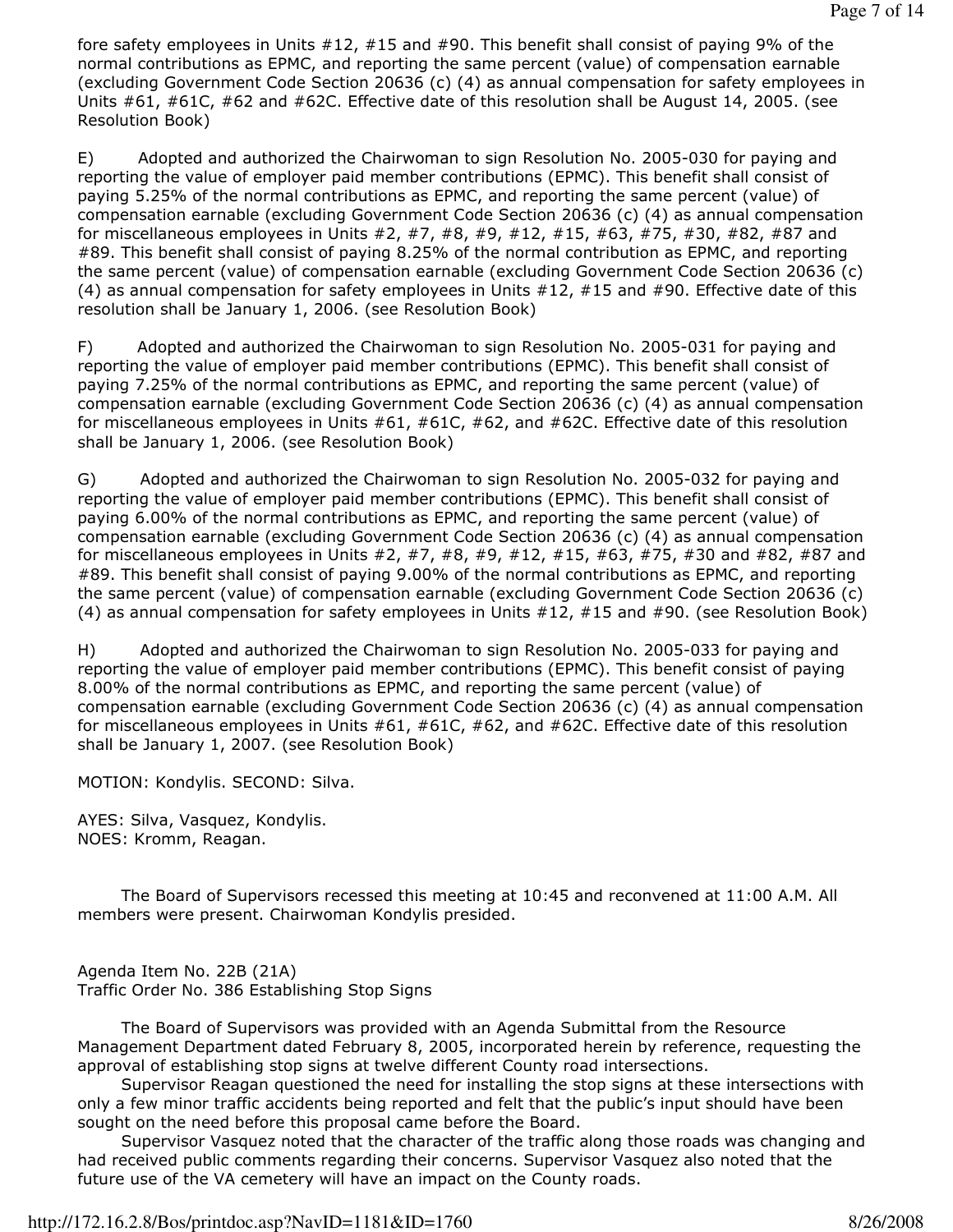After further discussion, the Board continued consideration of a Resolution approving Traffic Order No. 386 establishing stop signs at twelve different County road intersections to a later date.

Agenda Item No. 22C (15) Retirement Benefits –District Attorney Investigators

 Approved requesting the County's Legislative Advocate to pursue legislation that will allow the County to offer enhanced retirement benefits to Investigators in the District Attorney's Office as outlined in the Agenda Submittal from the County Administrator dated February 8, 2005, incorporated herein by reference.

MOTION: Vasquez. SECOND: Reagan. AYES: Reagan, Silva, Vasquez, Kondylis. NOES: Kromm.

Agenda Item No. 22D (17) Tax Defaulted Property

 The Treasurer-Tax Collector-County Clerk Chuck Lomeli reviewed the information provided in the Agenda Submittal dated February 8, 2005, incorporated herein by reference, requesting authorization to sell tax-defaulted property at Chapter 7 (public auction) sale via the internet on May 11 and May 12, 2005.

 Donald Tipton, unincorporated Vallejo, requested that the addresses of the properties up for auction be published and expressed concern with the sole use of the internet for public auction.

 Mr. Lomeli reported that further publications will be made in accordance with the law and will include addresses of the properties. Additional information regarding the properties will be posted on the internet including photos of the properties and disclosures. Mr. Lomeli indicated that the County decided to conduct the auction via internet based on information received from other counties regarding increased efficiencies and provides greater access to the public.

After further discussion, the Board adopted and authorized the Chairwoman to sign Resolution No. 2005-024 authorizing the Treasurer-Tax Collector-County Clerk to hold a sale of tax-defaulted property at Chapter 7 (Public Auction) sale via the Internet on May 11 & 12, 2005.

MOTION: Kromm. SECOND: Vasquez. AYES: Kromm, Reagan, Silva, Vasquez, Kondylis.

Agenda Item No. 23 Midyear Financial Report FY 2004/05

 The County Administrator reviewed the information contained in the Agenda Submittal dated February 8, 2005, incorporated herein by reference, outlining the Midyear Financial Report for FY2004/05.

 The Board requested staff to provide clarification regarding amendments to the Position Allocation Resolutions.

 In response to a question posed by Supervisor Kromm, Assistant County Administrator Quang Ho noted that the projection of the newly negotiated contracts with Local #1280 would be approximately \$1.9 million of which approximately \$230,000 would come from the general fund.

 Donald Tipton, unincorporated Vallejo, stated that he had understood that the relocation of the Board of Supervisors' Office and the Veterans Office in Vallejo would create a savings in rent per month. However, in order to recuperate the cost of the relocation would take a considerable amount of time and should not be identified as a cost savings. Mr. Tipton stated that he felt that the costs associated with the relocation of the Veterans Office would be better utilized in improving the Vallejo Veterans Memorial Building. Mr. Tipton expressed his concern that he was unable to understand the cost of the proposed electronic agenda/minutes system for the Board of Supervisors and further expressed his concern with the shortage of a Building Inspector position that would impact revenue in the Vehicle Abatement Code Enforcement Program. Mr. Tipton noted that the vacancy of this position directly affected the services to the residents in the unincorporated area.

In response to Mr. Tipton's concerns, Supervisor Silva noted that the cost for the Board of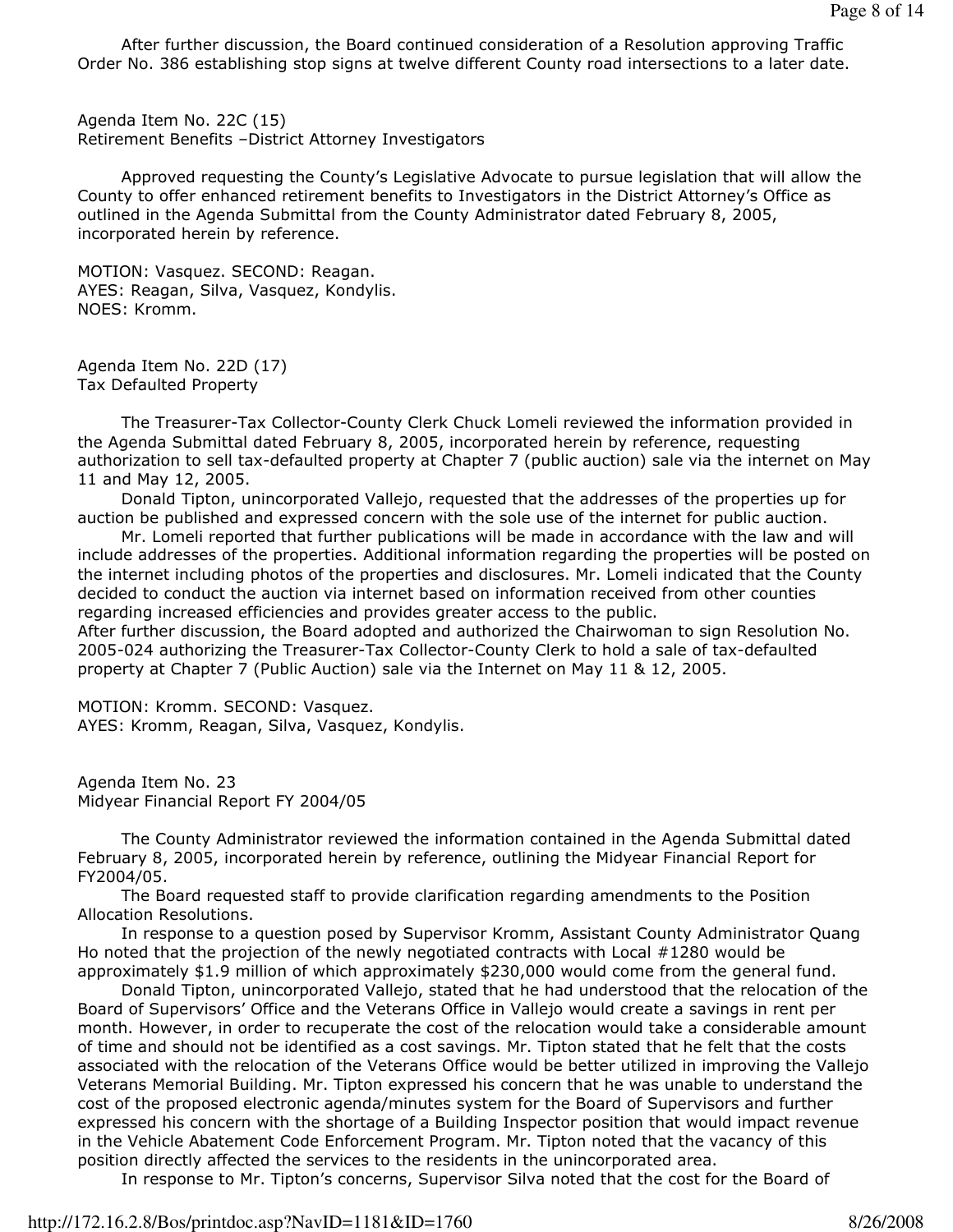Supervisors' Office and the Veterans Office to stay at the previous location would be an immediate increase of \$1000 per month. The cost to move to the new building included handicapped rehabilitation of the building and the negotiated lease agreement will provide the County with a \$12,000 reduction in the rent on the new facility to help offset the cost of the improvements made to the building.

 Chairwoman Kondylis noted that the previous location for the Board of Supervisors' Office and the Veterans Office had air conditioning, plumbing, and flooding problems and was intolerable for the employees who worked in the building.

 Supervisor Silva reported that during the past budget session, the Board eliminated one Code Enforcement Officer and noted that the Board may revisit this position during the upcoming budget hearings.

 In response to a question posed by Supervisor Kromm, the Director of Health and Social Services Patrick Duterte reported that the CalWIN was a new computer system that replaced a legacy system that had operated for over 40 years between 18 counties. Mr. Duterte noted that the County would be responsible for the transition of all data from one system to another and there was a significant risk for error. Therefore, the additional limited term positions would mitigate that risk to both the people who receive the benefit and to the County. Mr. Duterte noted that they would concentrate on training people so that all the data was converted correctly to ensure that the services continue.

Supervisor Kromm noted that he would be in favor of adding a Code Enforcement Officer and that he felt there would be a need to add resources to Child Protective Services. Supervisor Kromm noted that the Board has also had past discussion regarding the expansion of regional park services.

 Chairwoman Kondylis suggested that the County review a successful program instituted by the City of Vallejo which formed a Code Compliance Board comprised of citizens who make an effort to encourage others to maintain their property. Chairwoman Kondylis also noted that the case load in CPS was increasing and that there were nine less CPS workers than in 1991.

 In response to concerns expressed by Supervisor Kromm and Chairwoman Kondylis, County Administrator Michael D. Johnson noted that the service levels and staffing levels as approved in the 2005 budget would become the baseline for the FY 2005/06 budget. Uncontrollable costs would be added which were the negotiated employee settlement agreements. New services, new programs, and new staff would have to be justified by the department and offset with new revenue or become a priority of the Board of Supervisors.

 Supervisor Reagan noted that the federal and state government were cutting programs and would support Board policy of not supporting programs that are being eliminated by the state or federal government. Supervisor Reagan noted that past practices has not been to posture for litigation against the state to stop performing services that they've cut the funding for but he would recommend that the Board reconsider that policy and start posturing to go through the process of litigating against unfunded mandates and stop providing the services that are not being funded by those who started the programs and set the standards.

 Supervisor Vasquez noted that the upcoming Strategic Goal Setting Session would be an appropriate time to begin to discuss how the Board envisions the priorities in the budget itself and moved to approve the staff recommendation.

 Supervisor Kromm noted that he felt that Item No. 3 of the Recommended Action was unclear and requested that items that are not current Board policy not become Board policy until they are discussed as a separate item.

 County Administrator Michael D. Johnson noted that they would be discussed during the upcoming Board Strategic Goal Setting Sessions.

 The Board of Supervisors recessed this meeting at 12:20 P.M. for lunch and reconvened at 2:00 P.M. All members were present. Chairwoman Kondylis presided.

 Supervisor Vasquez amended his motion to approve the following staff recommendation with the deletion of Item No. 3 and amended wording to Item No. 4:

- 1. Accepted the Midyear Financial Report.
- 2. Approved the Budget Calendar for FY2005/06.
- 3. Established a goal that the FY2005/06 Net County Cost/General Fund contribution to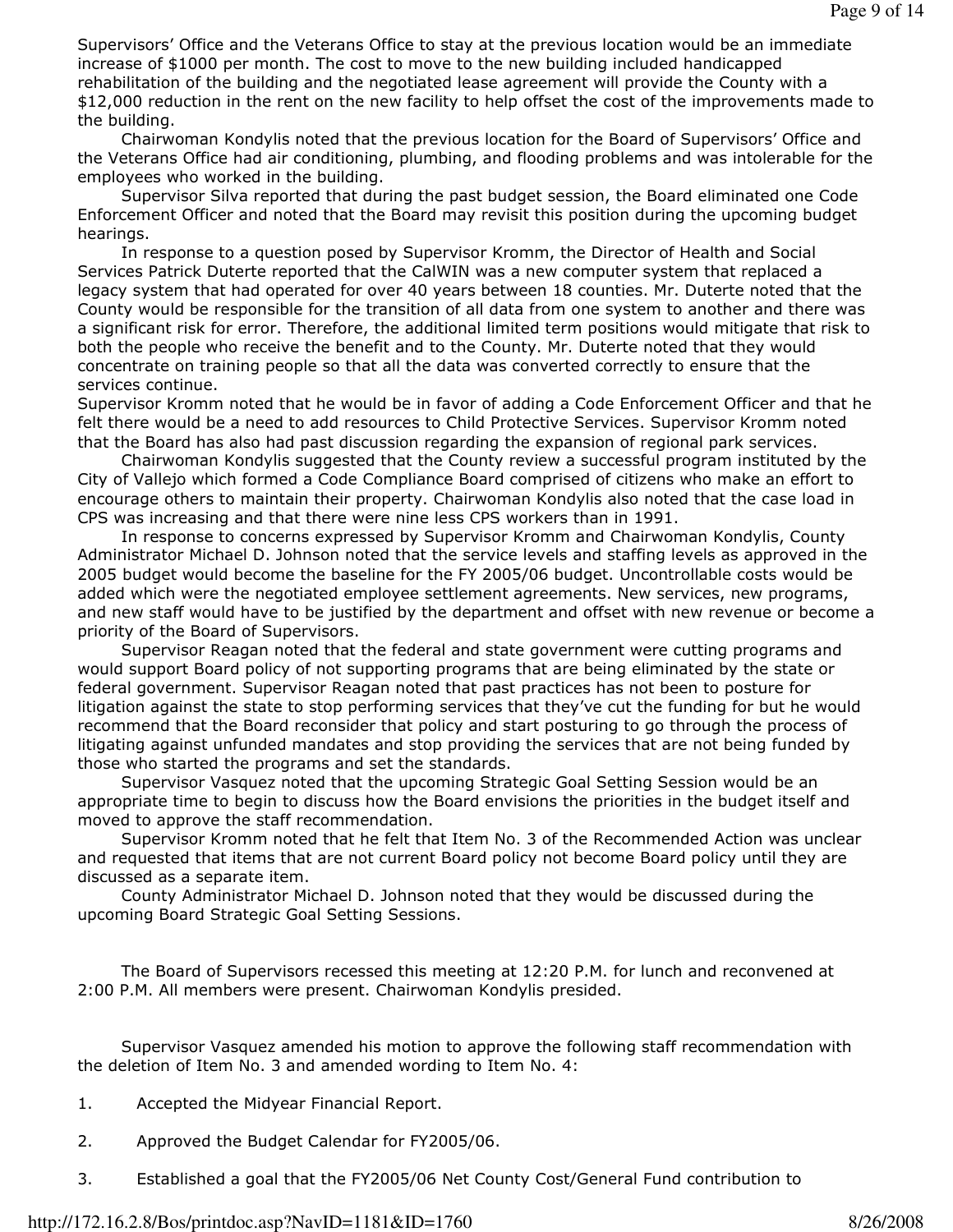departmental budgets should not exceed FY2004/05 allocation (taking into consideration of uncontrollable costs i.e. Cost of Living Adjustments, insurance rates, and newly negotiated employee benefit packages), pending the outcome of the Actual Year-End Fund Balance.

4. Approved a Contingency transfer of \$4,094,924 from General Fund Contingencies to cover costs in the following budgets:

a.  $$30,000$  in the Board of Supervisors' budget to cover costs of the office relocation in Vallejo; b.  $$184,167$  to cover the cost of the hardware and software for an automated agenda system in the Clerk of the Board budget and accrual leave payoff due to retirement;

c. \$3,796,251 in the General Revenue Budget as contribution to the State in conformance with Senate Bill 1096 to provide the State with \$1.3 billion to balance the budget for FY2004/05;

d. \$43,811 in the Grand Jury Budget to cover costs of Criminal Grand Jury indictment cases;

e. \$25,695 in LAFCo's budget to cover increased costs in Other Professional Services; and

f. \$15,000 in the Veteran Services Budget to cover the cost of office relocation in Vallejo.

5. Approved \$700,000 transfer from Public Facilities Fees Contingency to transfer out to ACO budget for the Adult Detention Project, South County Master Plan preconstruction activities and the OES remodel at Clay Street in Fairfield.

6. Approved \$587,110 from the Government Center Complex Projects contingency to cover costs of construction in progress.

7. Approved \$857,190 from Library Fund contingency to Library budget to offset costs of additional library materials, library materials processing, other professional services, telephones and funding for the final costs associated with the Fairfield remodel.

8. Approved \$28,000 from Homeacres Loan Program contingency to offset increased costs in Other Professional Services.

9. Approved unanticipated revenue requests for the following budgets:

a. \$251,500 in General Revenue Budget to increase Refund of Prior Year Charges for value reductions associated with the California Energy Shortage of 2000 and increase in Fees for Accounts Receivable assigned for collection;

b.  $\sharp$ 3,110 in the Promotions budget for increased costs for Extra Help;

c. \$25,000 in the Animal Care Services budget to use for Building Improvements. Funding is from the Glide Foundation;

d. \$47,700 in the Environmental Management budget to cover costs for data processing and Other Professional Services;

e. \$168,816 in the Library budget to cover cost of other professional services;

f. \$17,067 in Parks Budget to offset departmental expenses for the Waterways Program and repair of patrol vehicles;

g. \$180,175 in In-Home Support Services – Public Authority Fund to offset the County share of health insurance costs of IHSS providers;

h.  $$35,806$  in the Department of Child Support Services to increase revenue to help cover services and supplies;

i. \$30,000 in the Library Special Fund Budget to cover cost of purchasing additional library materials;

j. \$50,943 in the CMF Cases budget in support of projected increased expenditures;

k. \$3,602,991 in the H&SS budget to cover increased costs for the County Medical Services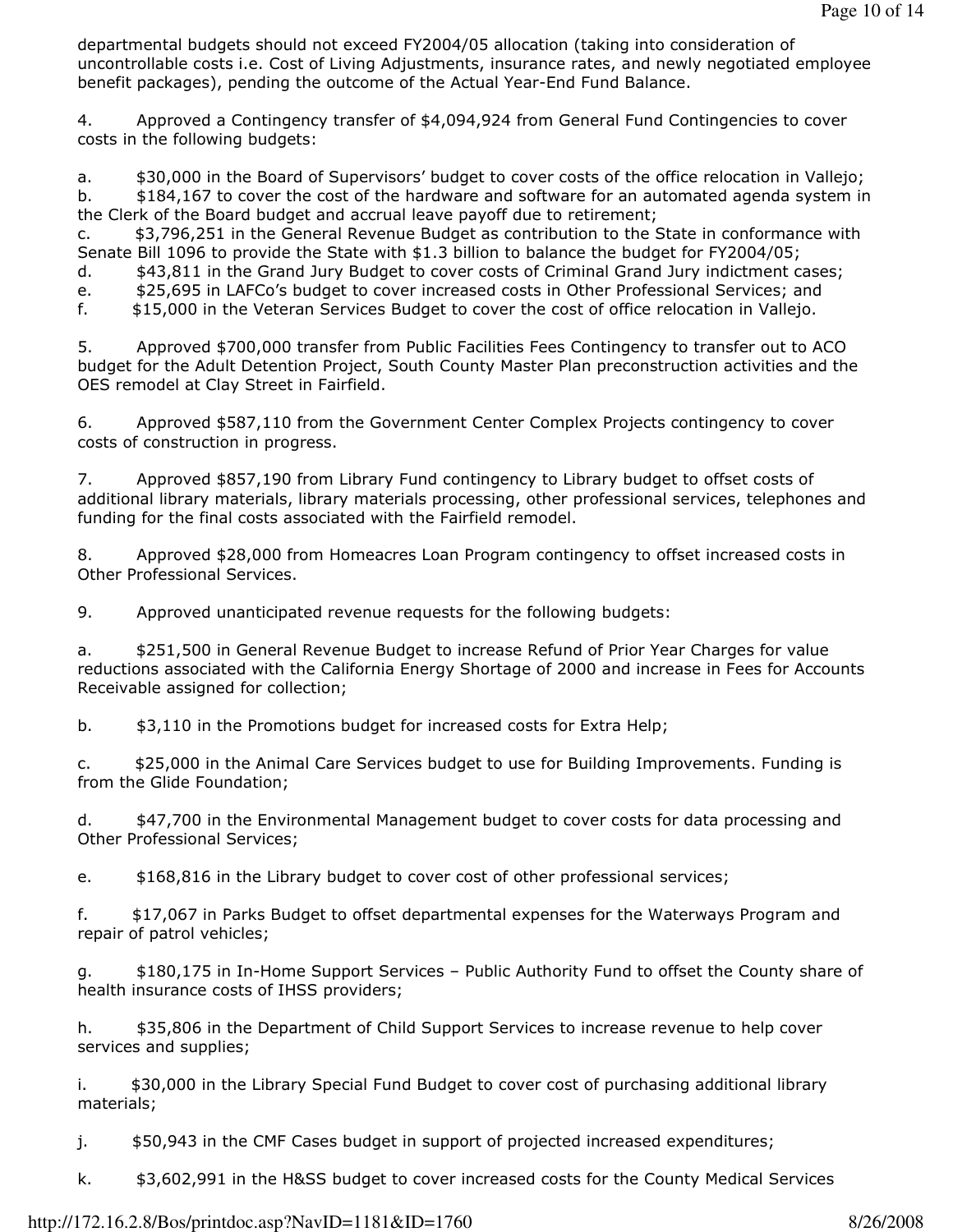Program (CMSP); and

l. \$453,713 in Workforce Investment Board (WIB) to offset increases in expenses for various grants activities.

10. Approved a transfer request of \$70,000 in the Department of Child Support Services from salary savings to increase appropriations of various underestimated services and supply costs.

11. Approved an Appropriation Transfer Request of \$75,000 from Salary Savings to fund computer equipment and associated software expenditures in the Office of Information Technology.

12. Approved the purchase of one vehicle in the amount of \$14,000 by the Sheriff from the Vehicle Theft Allocation Budget.

13. Adopted and authorized the Chairwoman to sign Resolution No. 2005-35 amending the Position Allocation List and Alphabetical List for the County Administrator's Office to delete the Board Clerk/Executive Assistant position and add the new title of Chief Deputy Clerk, senior management, exempt from Civil Service, at-will with no change in salary. The current incumbent shall be designated as the Chief Deputy Clerk. (see Resolution Book)

Adopted and authorized the Chairwoman to sign Resolution No. 2005-36 amending the List of Numbers and Classifications of Positions Within Solano County to Add the new title of County Administrator Executive Assistant, senior management, exempt from Civil Service, at-will with no change in job salary; and authorized the Director of Human Resources to revise the job descriptions to reflect the separate job functions. (see Resolution Book)

14. Adopted and authorized the Chairwoman to sign Resolution No. 2005-37 amending the Position Allocation List and Alphabetical List for the Assessor/Recorders Department changing the position title of the Assessment Service Manager to Chief Appraiser, exempt from Civil Service and at-will. (see Resolution Book)

Adopted and authorized the Chairwoman to sign Resolution No. 2005-38 amending the List of Numbers and Classifications of Positions within Solano County with the new monthly salary of \$7,211.62 or \$86,540 annually at the top step. (see Resolution Book)

15. Adopted and authorized the Chairwoman to sign Resolution No. 2005-39 amending the Position Allocation List for the Auditor-Controller's Department to delete the Chief Deputy Auditor-Controller position to add a Deputy Auditor-Controller; and add an Accountant-Auditor III (flexible staffing) (see Resolution Book)

16. Adopted and authorized the Chairwoman to sign Resolution No. 2005-40 amending the Position Allocation List and Alphabetical List for the Human Resources Department to delete the Office Supervisor position and add the new title Personnel Operations Manager, exempt from Civil Service and at-will. (see Resolution Book)

Adopted and authorized the Chairwoman to sign Resolution No. 2005-41 amending the Alphabetical Listing of Classes and Salaries with a new monthly salary of \$5,061,89 or \$60,742 annually; and authorized the Director of Human Resources to develop a new job description for the Personnel Operations Manager. (see Resolution Book)

17. Adopted and authorized the Chairwoman to sign Resolution No. 2005-42 amending the Position Allocation List and Alphabetical List for the Health & Social Services Department to add a net total of 6.5 FTE new positions and 25 LT FTEs, as detailed in the Midyear Financial Report to support workload activities related to Federally Qualified Health Center designation, the CalWIN implementation, and to support claiming and reporting efforts; and authorized the Director of Human Resources to make final determination of classification of positions requested. (see Resolution Book)

18. Adopted and authorized the Chairwoman to sign Resolution No. 2005-43 amending the Position Allocation List for the Department of Information Technology to add 1.0 FTE Senior Systems Analyst and delete 1.0 FTE Systems Analyst. (see Resolution Book)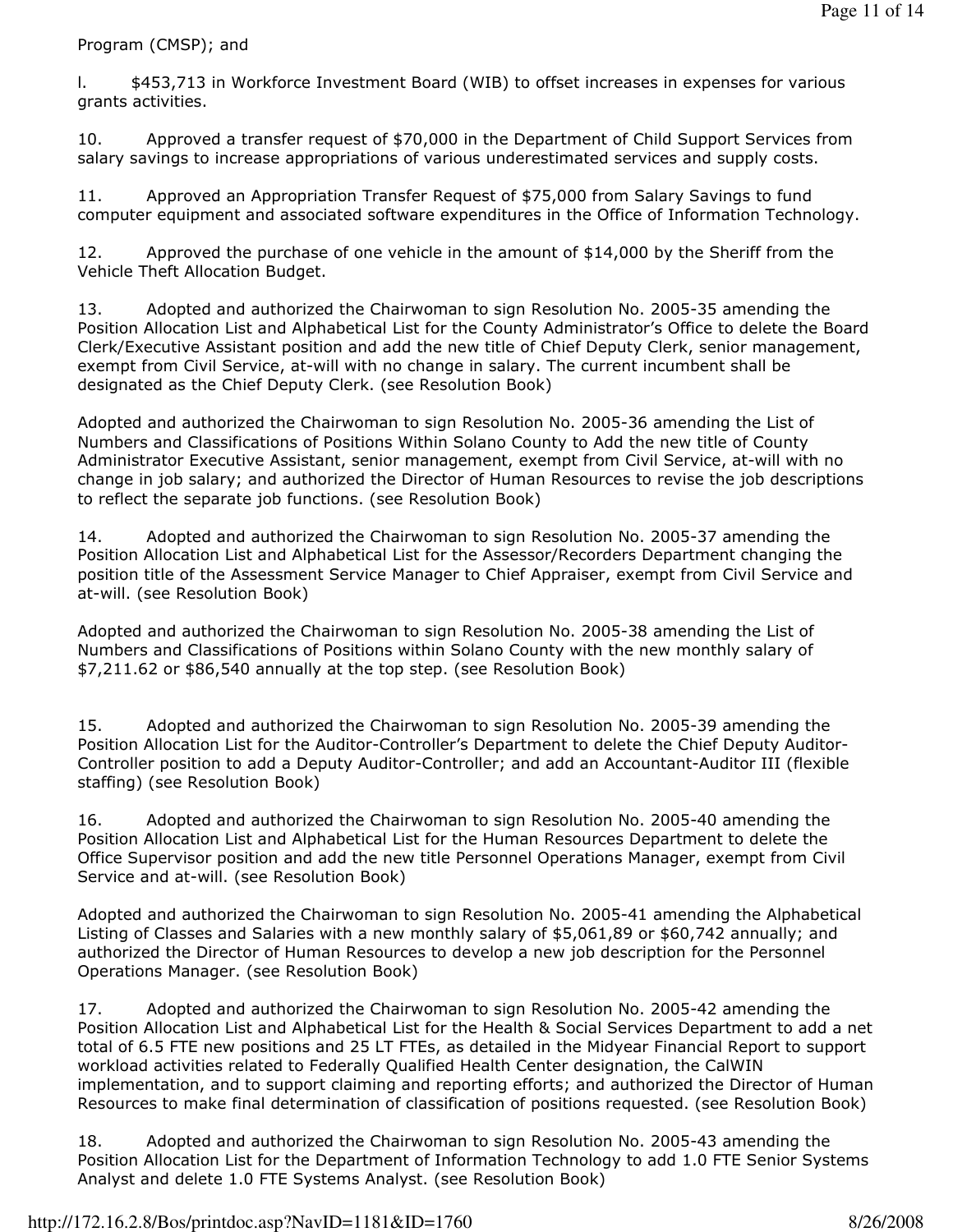19. Authorized the Auditor-Controller to establish and/or increase existing petty cash/change funds for County departments as long as the total amount of the department's petty cash and change funds to not exceed \$3,000.

MOTION: Vasquez. SECOND: Reagan. AYES: Kromm, Reagan, Silva, Vasquez, Kondylis.

Agenda Item No. 24 Vehicle License Fee Gap Receivable

 Adopted and authorized the Chairwoman to sign Resolution No. 2005-044 approving the Form of and authorizing the execution and delivery of a Purchase and Sale Agreement and related documents with respect to the sale of Solano County's Vehicle License Fee Gap receivable from the State; and directing and authorizing certain other actions in connection therewith as outlined in the Agenda Submittal from the Treasurer-Tax Collector-County Clerk dated February 8, 2005, incorporated herein by reference. (see Resolution Book)

Agenda Item No. 25 Weed Management

 Approved County funding in the amount of \$10,000 for the Weed Management Area's 2005 Cost Sharing Program as outlined in the Agenda Submittal from the Department of Agriculture dated February 8, 2005, incorporated herein by reference.

MOTION: Vasquez. SECOND: Silva AYES: Kromm, Silva, Vasquez, Kondylis. NOES: Reagan.

Agenda Item No. 26 Health Disparity Report'

 The Board received a presentation from the Solano Coalition for Better Health (SCBH) regarding the Health Disparity in Solano County Report as outlined in the Agenda Submittal from the Department of Health and Social Services dated February 8, 2005, incorporated herein by reference. Solano County Health Officer Ron Chapman noted that health disparities were differences in health outcomes between different groups and that disparities in economics, employment, and education all directly affected and impacted health disparities. It was noted that the process used to identify the health disparities in Solano County was through SB 697 which was a State mandate for non-profit hospitals to do a community benefits assessment and develop a community benefits plan every three years. The Coalition for Better Health took the leadership in bringing together the hospitals to put together a collaborative joint plan. The outcome of this assessment noted that Solano County was doing poorly as a whole in the areas of deaths from strokes, asthmas in adults, low birth rate babies, death from all cancers and diabetes, and obesity in adults; that the disparity was greatest for African-Americans and

that Hispanics were at risk in several areas.

 Freddie Smith, Administrator of the Family Health Service Medical Clinic, indicated that a Call to Action Meeting was held last week and attended by the members of the community including representatives from the faith community, representatives from the education community, community residents, retired individuals, the Black Chamber of Commerce, the NAACP, and sorority groups. It was noted that this Call to Action gave the community the opportunity to look at what was presently being done in terms of health care delivery and at the same time determine which way to proceed to reach out to the community and develop positive interventions that would bring about positive change to the current statistics.

 Angela Van Wright, Community Benefit Manager for Kaiser Permanente, indicated that there was an individual, community, policy, and institutional response from the health care organizations that needed to take place and there was an opportunity for the Board of Supervisors to take a leadership role in partnering with the Coalition and the community to help address this issue and to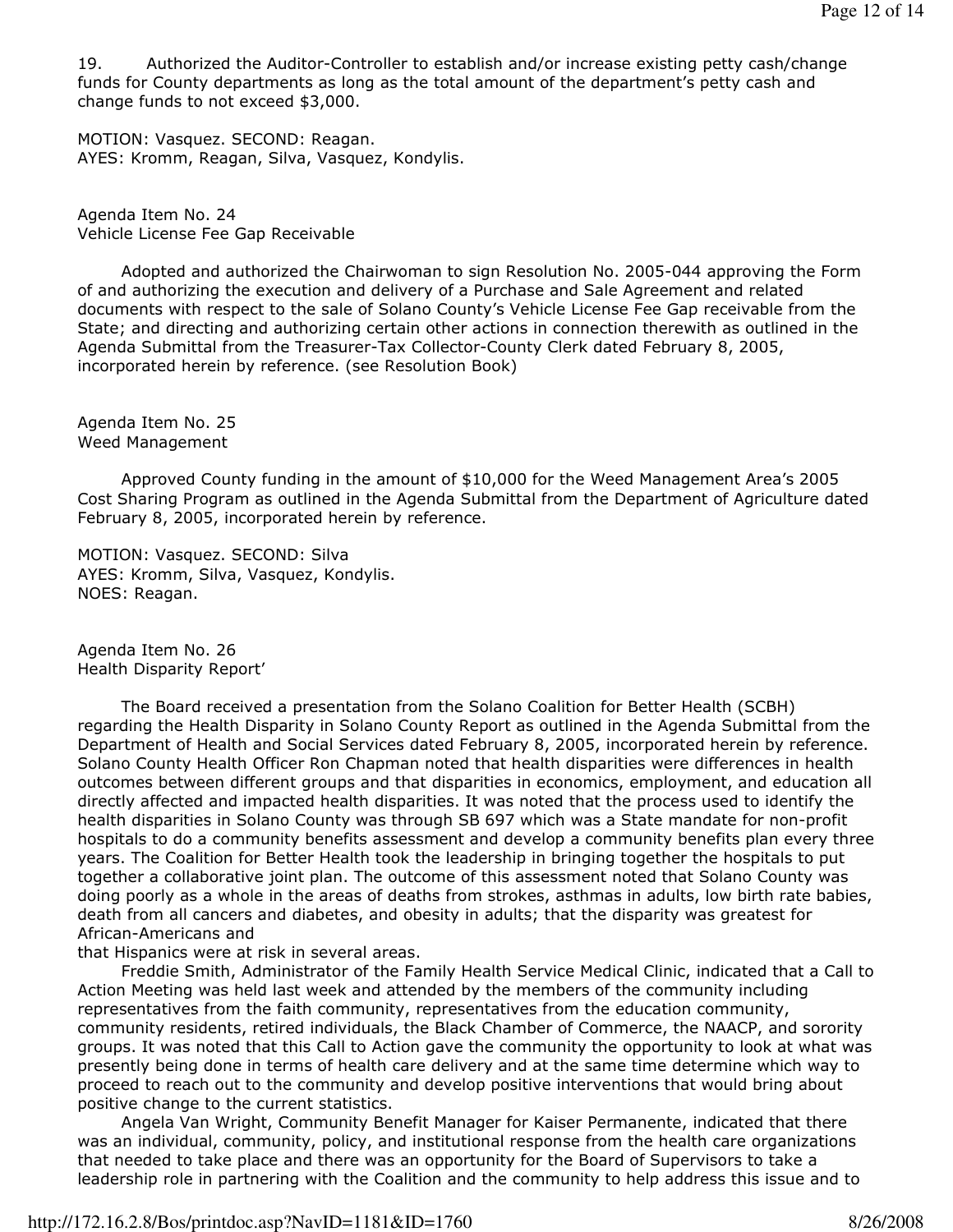begin reducing the disparities.

 At the conclusion of the discussion, staff reported that this information would be taken to the Solano County Health and Social Services Subcommittee to review the data and talk about the important issues.

Agenda Item No. 27 Road Improvement Plan

 The Board received a report from the Department of Resource Management on the Road Improvement Plan for FY2004-5 through FY2008-9 as outlined in the Agenda Submittal dated February 8, 2005, incorporated herein by reference, which outlines proposed projects for the next five years. It was noted that his document was a priority list of the projects that need to be done to the extent that funding is available. It was reported that the first item on the list was the roundabout at Abernathy and Rockville Road and construction would begin during the Summer of 2005.

 Staff reviewed the proposed roundabout to be located at Abernathy and Rockville Road. It was noted that there was an opportunity to place landscaping or artwork in the center of the roundabout as long as it met certain specifications. It was noted that there was no water available and landscaping would have to be drought tolerant and managed with minimal effort due to limited staff resources. Also, if the Board chose to place artwork at this location, that the Art Commission be utilized for the proper process and selection.

 Supervisor Kromm noted that he would support asking the Art Commission for a recommendation in both terms of the process and the type of art.

 Supervisor Silva expressed his concern with respect to the width of Carrot Lane. Supervisor Silva noted that the County does not spend any road maintenance funds on this Lane as it is not an accepted County roadway. However, it was located in the County and inquired what it would take to bring this road into the County road system in order to make the improvement and, in the future, to maintain with road funds.

 Donald Tipton, unincorporated Vallejo, indicated that in review of the Road Improvement Plan, that dollars from the Homeacres Fund should be used for those projects with health and safety issues. Mr. Tipton expressed his concern that the Homeacres Funds would be used mostly for the benefit to the upper county. Mr. Tipton noted that there were 12 lanes in Homeacres where people reside yet Carrot Lane, which has no residents, was a part of the proposal.

 Cal McMurphy, President of Homeacres Improvement Association and Neighborhood Watch Coordinator for Southern Solano County, noted that there were unpaved roads leading to homes and causing mud to be brought out onto the maintained roads. Mr. McMurphy noted that he supported the paving of Carrot Lane as large trucks utilized Carrot Lane during the improvement of the Lewis Avenue Storm Drain Project and created potholes that the property owners had to fill. Mr. McMurphy also noted that many of the street lights in the Homeacres area were not operating and requested the County to provide regular maintenance.

 Supervisor Silva noted that he would ask the Sheriff's Department to have patrol officers monitor the lights.

 Supervisor Vasquez noted that there would be impacts to the roads in the Vacaville area due to new homes and changes to traffic patterns.

 In response to a question posed by Supervisor Vasquez, staff reported that they were involved in a joint project with the Solano County Water Agency to develop better drainage regarding the Horse Creek Channel.

 Supervisor Kromm expressed concern that since the City of Fairfield abandoned McGeary Road (near Red Top) that there was no road parallel to I-80 and felt that it would be worthwhile to explore options to find a way to get emergency vehicles down that road in case of an I-80 closure.

 Staff noted that there is a desire for a bicycle path to connect the Vallejo-Benicia area to the Fairfield area. It was noted that the Transportation Authority has been facilitating dialogue between city, county, and bicycle staff to determine how to patch dollars together to restore that McGeary Road to be used as a bicycle path or a reliever route. Representatives from the City of Vallejo, the City of Fairfield, and Solano County have been asked to participate in some of the discussions to restore for bicycle or emergency vehicles. Staff noted that funding would have to come from grants.

 At the conclusion of the Board's discussion, the Board acted to accept the report on the Road Improvement Plan for FY2004/05 through FY2008/09.

MOTION: Silva. SECOND: Vasquez.

AYES: Kromm, Reagan, Silva, Vasquez, Kondylis.